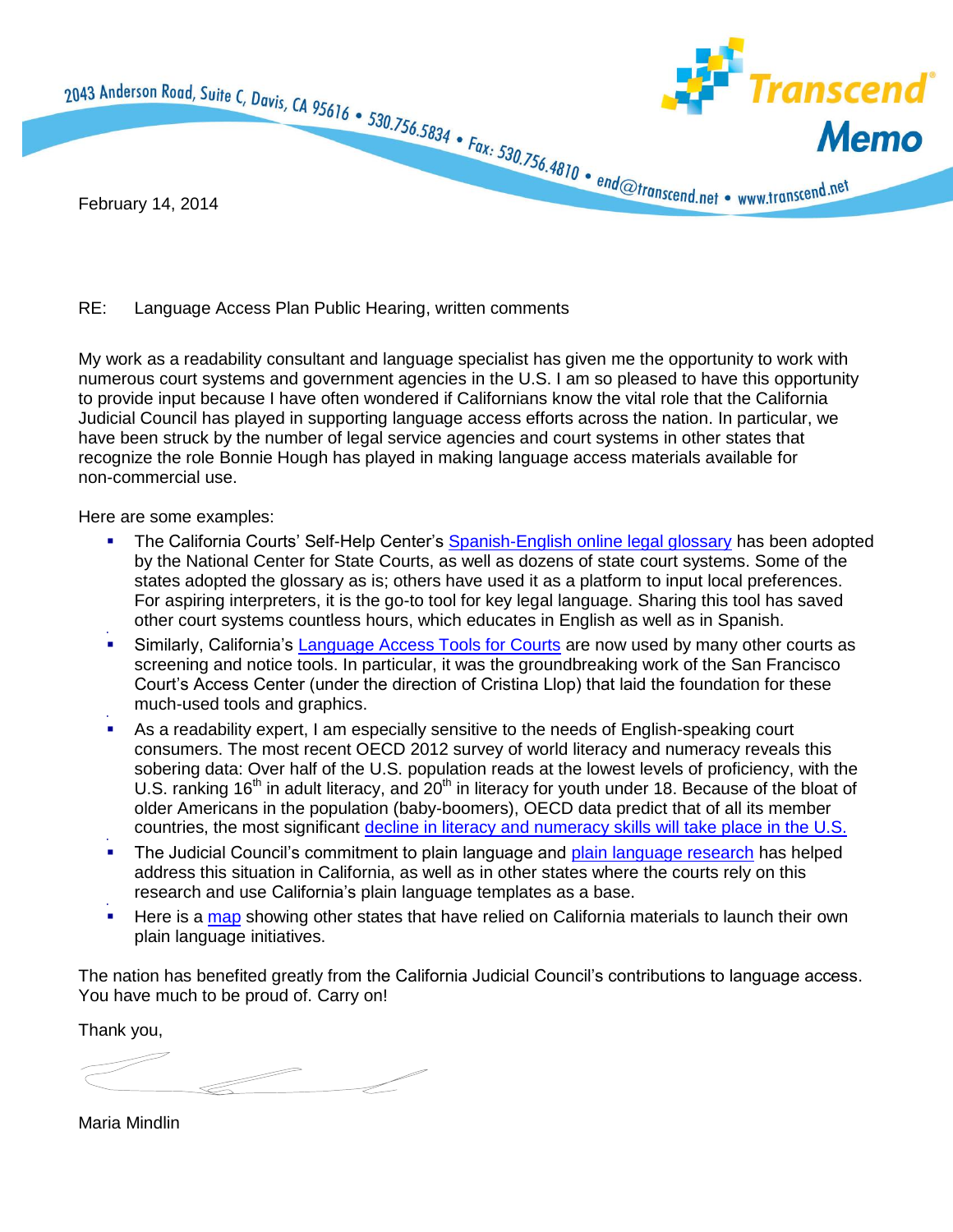## **Denton, Douglas**

| From:    | Bianca Sierra Wolff [bwolff@centrolegal.org] |
|----------|----------------------------------------------|
| Sent:    | Thursday, February 27, 2014 3:10 PM          |
| To:      | Denton, Douglas                              |
| Subject: | Statement Regarding Language Access Plan     |

To Whom It May Concern,

As a long-time legal services provider to primarily monolingual Spanish speaking residents of the Bay Area, Centro Legal de la Raza ("Centro Legal") fully supports all efforts to increase access to non-English speaking litigants.

Located in Oakland, California, Centro Legal provides free or low-cost, bilingual, culturally-sensitive legal aid, community education and advocacy for low-income residents of the Bay Area, including monolingual Spanish speaking immigrants. Centro Legal has been a cornerstone for justice for the Latino, immigrant, and lowincome communities of the Bay Area for 45 years. As part of this advocacy and assistance, Centro Legal provides legal assistance and advocacy to Oakland and Hayward tenants in eviction proceedings as well as to Oakland tenants in administrative hearings with the Oakland Rent Adjustment Program.

As a non-profit we have limited resources. Therefore, in order to maximize the number of tenants who receive legal assistance, we often provide pro-per assistance to clients such as preparing pro-per answers, and relevant pro-per motions with respect to their eviction cases. Unfortunately, many of our clients are monolingual Spanish-speakers. They have not received a ruling on their fee waiver by the time such motions need to be filed. Moreover, they are unable to obtain an interpreter on their own (either due to financial restraints or simply not knowing anyone capable of interpreting for them). Accordingly, they are unable to avail themselves of the proper assistance we offer and are therefore unable to fully assert their legal rights.

Additionally, a number of Oakland and Hayward residents find themselves having to represent themselves at an eviction proceeding with limited access to interpreters. Indeed, in our experience, Spanish speaking defendants in unlawful detainers are never advised of the availability of an interpreter, nor how to obtain an interpreter by court personnel. Not only is this a waste of judicial resources (e.g. courts continuing trials in order to try and locate an interpreter) but these California residents are at higher risk of being rendered homeless due to their inability to communicate their defenses to the court.

Furthermore, our clients are consistently advising Centro Legal that when they go to the clerk to file or request court documents, they often are either turned away or leave confused because the clerks do not speak Spanish, and there is no one available to translate for them. This means that unlike their English-speaking counterparts, they have what often feels like insurmountable obstacles to asserting their legal rights.

Finally, only a limited number of judicial council forms have translations or instructions in languages other than English. Indeed, not a single judicial council form specific to unlawful detainer proceedings have translations that would enable a non-English speaker to know how to fill in the form. Moreover, the "Notice of Delayed Access" that the court mails to defendants named in an unlawful detainer action upon the filing of the complaint is entirely in English. As a result, any non-English speaker must seek the assistance of an English-speaking individual to know what this Notice says, thus defeating the purpose of the Notice.

The above are only a few of the very real, and concerning obstacles faced by our monolingual Spanish-speaking clients. Making interpreters available earlier in the litigation process (e.g., court clerks, intake desks, etc.) as well as including language translations of Judicial Council forms with instructions in the most commonly